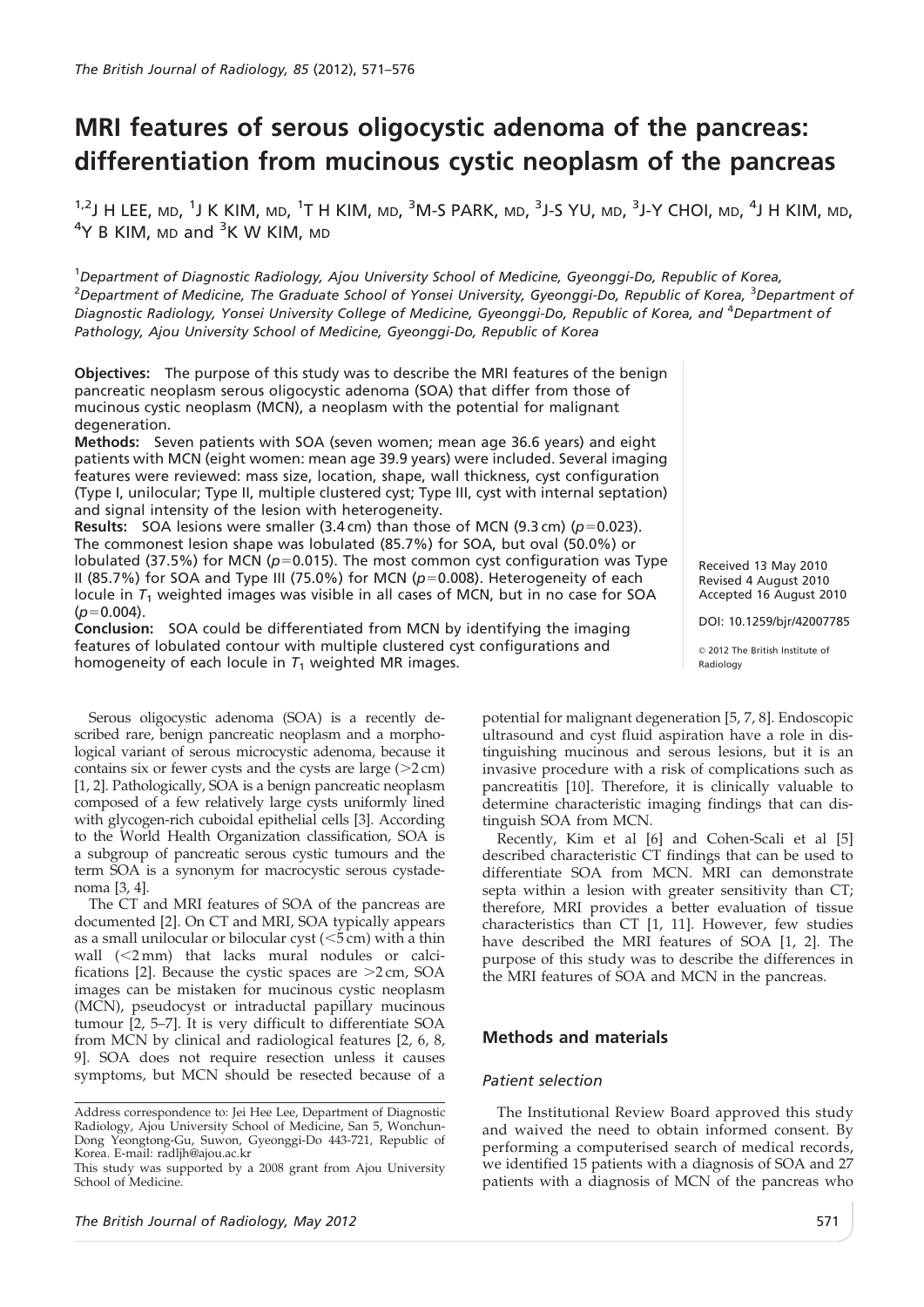underwent surgery between January 1999 and December 2008 at two institutions. Pre-operative MR images had been obtained in seven patients (male:female=0:7; mean age 36.6 years; age range 19–54 years) with SOA and eight patients (male:female=0:8; mean age 39.9 years; age range 24–60 years) with MCN of the pancreas.

All patients with SOA underwent complete pancreatic tumour resection by either distal pancreatectomy  $(n=4)$ , pancreaticoduodenectomy (i.e. the Whipple procedure)  $(n=2)$  or excision  $(n=1)$ . All patients with MCN underwent complete pancreatic tumour resection by either distal pancreatectomy  $(n=6)$ , pancreaticoduodenectomy (Whipple procedure)  $(n=1)$  or excision  $(n=1)$ .

#### Image acquisition

Seven patients with SOA underwent MRI examination, four with intravenous (iv) gadolinium contrast enhancement and three without. Eight patients with MCN of the pancreas underwent MRI, six with iv gadolinium contrast and two without. None of the 15 patients underwent cystic lesion aspiration prior to MRI. All MR examinations were performed with the following 1.5T or 3T MRI systems: Signa MR (GE Healthcare, Waukesha, WI), Magnetom Vision (Siemens, Erlangen, Germany), Gyroscan Interna or Gyroscan Achieva (Philips Medical Systems, Best, Netherlands). MRI included axial fat-suppressed  $T_1$  weighted spin-echo imaging or  $T_1$  weighted spoiled gradient-echo images, with or without fat suppression, and axial or coronal  $T_2$ weighted fat-suppressed fast spin-echo or spin-echo images. Dynamic MRI was also performed for 10 patients using a fat-suppressed breathhold spoiled gradientecho sequence before and after iv bolus injection of 0.1 mmol  $kg^{-1}$  of gadopentetate dimeglumine (Magnevist; Schering, Berlin, Germany).

### Imaging analysis

Two board-certified abdominal radiologists, each with at least 6 years of clinical experience, collectively and retrospectively reviewed the MR images by consensus on a picture archiving and communication system workstation. Both observers were blinded to the specific diagnosis and clinical information, but knew that the patients were diagnosed as SOA or MCN.

Several morphological features of the pancreas were evaluated: maximal transverse diameter of the tumour, location of the tumour in the pancreas (head, neck, body or tail), shape (round, oval or lobulated), margin of a cyst wall (well defined or ill defined), thickness of a cyst wall [thin  $(<2$  mm) or thick  $(>2$  mm)], presence or absence of septa, morphology of cyst configuration (Type I, unilocular; Type II, multicystic or multiple clustered cyst; Type III, cyst with internal septation), number of locules in the cystic mass, presence of mural nodules and degree of septal enhancement. Lobulation was defined as the shape of a simple closed curve with multiple, smooth external undulations. A ''Type II cystic lesion'' was defined as a conglomeration of two or more round cysts. A ''Type III cystic lesion'' was defined as a simple closed curve with the borders of the same circle with internal septation. Enhancement of the wall or septa was described as no, mild or strong enhancement on images obtained before and after contrast enhancement. Images were also evaluated for pancreatic duct dilatation (main pancreatic duct  $>3$  mm).

Internal signal intensity (SI) characteristics of the tumour in MR images were compared with the surrounding pancreas and were described as hypo-, iso- or hypersignal intense. Areas of SI within the tumour on  $T_1$  and  $T_2$ weighted images, approximating the SI of cerebrospinal fluid, were classified as cystic. Heterogeneity of the SI in each locule of the lesion in  $T_1$  or  $T_2$  weighted images was described as homogeneous or heterogeneous.

#### Statistical analysis

Statistical differences in MRI features of SOA and MCN were analysed with the Student's t-test or Fisher's exact test. The age, size and total number of locules in tumours of the two groups were compared using the Student's t-test. The sex of the patient and the tumour location, shape, margin, wall thickness, presence of septa, cyst configuration and presence of mural nodules on images using MRI were compared using the Fisher's exact test. The presence of pancreatic duct dilatation and the degree of septal enhancement were also compared using the Fisher's exact test. The SI of the cyst in  $T_1$  and  $T_2$  images and the heterogeneity of each locule at MR were compared using the Fisher's exact test. Significant differences were defined as those with  $p<0.05$ . All statistical analyses were performed using commercially available software packages (MedCalc version 8.2.1.0; MedCalc Software, Mariakerke, Belgium).

## Results

Table 1 summarises the different MRI features observed in patients with MCN and SOA. No significant differences were found between MCN and SOA with respect to sex or age of the patient or with respect to tumour location, margin, wall thickness, presence of septa, the number of locules or presence of the mural nodule. Three lesions of MCN were pathologically diagnosed as malignant (two carcinomas and one borderline) and five lesions of MCN were diagnosed as benign.

The size of the tumour was on average larger in MCN (mean size 9.3 cm; size range 2.7–20.1 cm) than in SOA (mean size 3.4 cm; size range 1.7–4.8 cm) ( $p=0.023$ ). MCN images appeared oval in four cases, lobulated in one and round in three, whereas SOA appeared lobulated in six cases and oval in one  $(p=0.015)$ . Cyst configuration  $(p=0.008)$  was also different. MCN tended to have a Type III (cyst with internal septation) configuration (Figure 1), but SOA tended to have a Type II (multicystic or multiple clustered cyst) configuration (Figure 2).

Pancreatic duct dilatation distal to the mass lesion was present in one of seven patients with SOA (Figure 2) and in two of eight patients with MCN ( $p=0.897$ ). The lesions appeared as either mild or without remarkable contrast enhancement (four of seven patients with SOA and six of eight patients with MCN) or strongly enhanced [three of seven patients with SOA (Figure 3) and two of eight patients with MCN]  $(p=0.855)$ .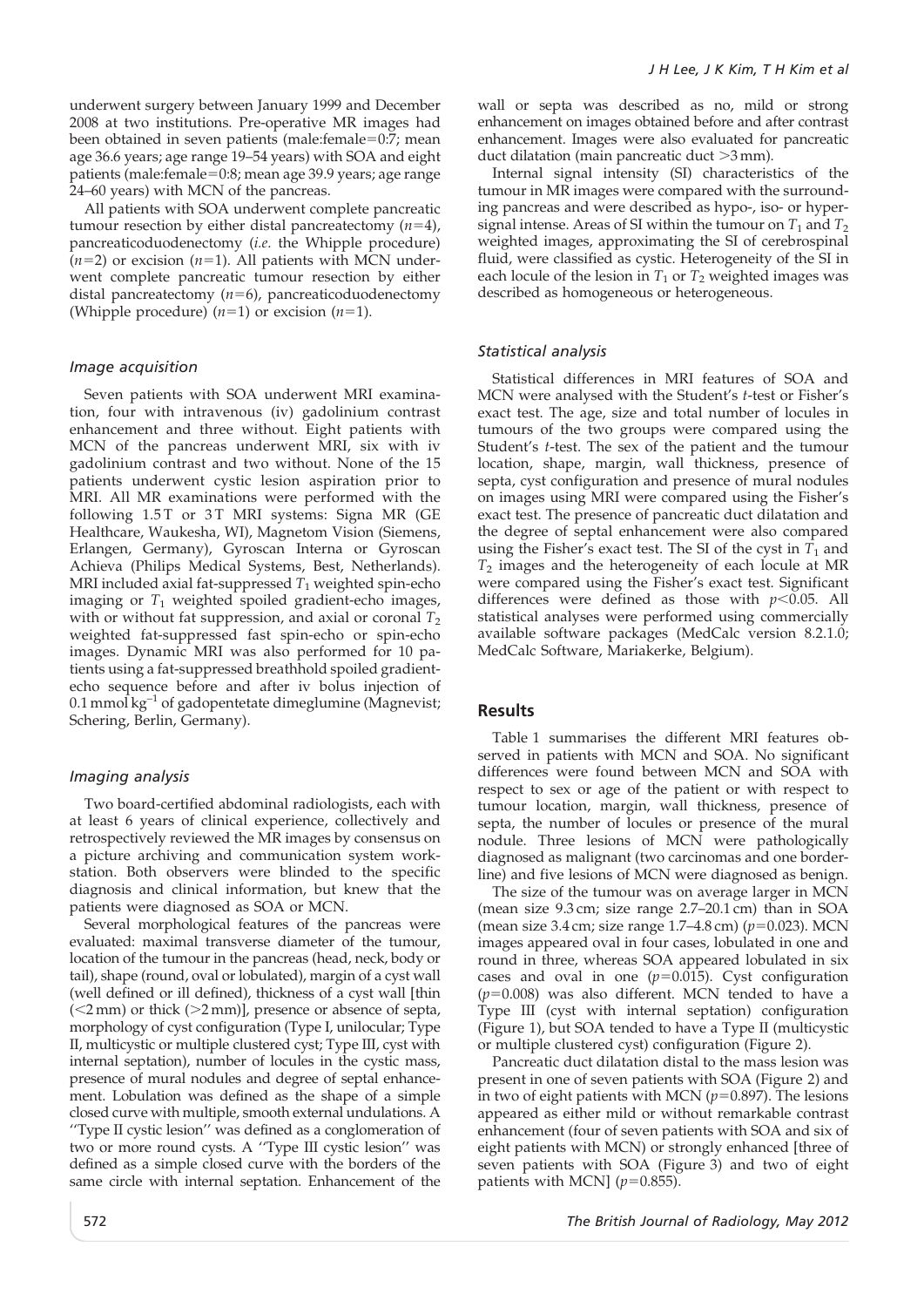#### MRI differentiation of SOA and MCN

| Table 1. MRI features of mucinous cystic neoplasm and serous oligocystic adenoma of the pancreas |  |  |  |  |
|--------------------------------------------------------------------------------------------------|--|--|--|--|
|--------------------------------------------------------------------------------------------------|--|--|--|--|

| <b>Findings</b>                            | MCN $(n=8)$             | SOA $(n=7)$  | p-value |
|--------------------------------------------|-------------------------|--------------|---------|
| Male:female ratio                          | 0:8                     | 0:7          | 1.00    |
| Age (mean)                                 | 39.9                    | 36.6         | 0.639   |
| Size (cm)                                  | 9.3                     | 3.4          | 0.023   |
| Location $(n)$                             |                         |              |         |
| Head                                       | 1                       | 2            |         |
| <b>Neck</b>                                | $\pmb{0}$               | 0            |         |
| <b>Body</b>                                | 3                       | 2            |         |
| Tail                                       | 4                       | 3            | 0.736   |
| Shape $(n)$                                |                         |              |         |
| Round                                      | 3                       | 0            |         |
| Oval                                       | $\overline{\mathbf{4}}$ | $\mathbf{1}$ |         |
| Lobulated                                  | $\mathbf{1}$            | 6            | 0.015   |
| Margin (n)                                 |                         |              |         |
| Well defined                               | 8                       | 7            |         |
| Ill defined                                | 0                       | 0            | 1.00    |
| Wall thickness (n)                         |                         |              |         |
| Thin $(<2$ mm)                             | 6                       | 7            |         |
| Thick ( $\geq$ 2 mm)                       | $\overline{2}$          | 0            | 0.509   |
| Septa $(n)$                                |                         |              |         |
| Absent                                     | $\mathbf{1}$            | 1            |         |
| Present                                    | $\overline{7}$          | 6            | 0.509   |
| Cyst configuration (n)                     |                         |              |         |
| Type I                                     | 1                       | $\mathbf{1}$ |         |
| Type II                                    | $\mathbf{1}$            | 6            |         |
| Type III                                   | 6                       | 0            | 0.008   |
| Number of locules                          | 14.5                    | 4.6          | 0.094   |
| Mural nodule (n)                           |                         |              |         |
| Absent                                     | 6                       | 7            |         |
| Present                                    | $\overline{2}$          | 0            | 0.509   |
| Calcification (n)                          |                         |              |         |
| Absent                                     | 5                       | 7            |         |
| Present                                    | 3                       | 0            | 0.244   |
| Degree of septal enhancement (n)           |                         |              |         |
| No enhancement                             | 0                       | 0            |         |
| Mild enhancement                           | 6                       | 4            |         |
| Strong enhancement                         | $\overline{2}$          | 3            | 0.855   |
| Presence of pancreatic duct dilatation (n) | $\overline{2}$          | 1            | 0.897   |
| Signal intensity on $T_1$ images (n)       |                         |              |         |
| Low                                        | 8                       | 7            |         |
| High                                       | $\mathbf 0$             | 0            | 1.000   |
| Signal intensity on $T_2$ images (n)       |                         |              |         |
| Low                                        | 0                       | 0            |         |
| High                                       | 8                       | 7            | 1.000   |
| Heterogeneity of the signal                |                         |              |         |
| intensity of each locule (n)               |                         |              |         |
| $T_1$ images                               | 7                       | 0            | 0.004   |
| $T_2$ images                               | 3                       | 0            | 0.244   |

MCN, mucinous cystic neoplasm; SOA, serous oligocystic adenoma.

All 15 lesions were hypo-intense in  $T_1$  weighted images and hyperintense in  $T_2$  weighted images. In  $T_1$ weighted images, seven of eight MCN patients showed heterogeneous SI in the cystic mass lesion, but no SOA patients showed heterogeneous SI ( $p=0.004$ ). In T<sub>2</sub> weighted images, three of eight MCN patients showed heterogeneous SI in the cystic mass lesion, but no SOA patients showed heterogeneous SI ( $p=0.244$ ).

## **Discussion**

SOA is a rare benign pancreatic neoplasm that radiologically mimics MCN [2, 3]. The purpose of this study was to describe the features of SOA that differed from MCN of the pancreas using MRI, because few studies have described the MRI features of SOA of the pancreas [1, 2].

Macroscopically, SOA typically appears as a cystic mass with a few (and occasionally only one) macroscopically visible, irregularly arranged cysts filled with watery, clear or brown fluid [3]. The cysts usually range between 1 and 2 cm in diameter. Microscopically, SOA generally has the same histological features as serous microscopic adenoma; however, the cyst walls are lined by a single layer of cuboidal or flattened epithelial cells with abundant intracytoplasmic glycogen [3].

A pre-operative distinction between SOA and MCN is of the utmost importance because MCN is considered to be potentially malignant and should be surgically resected [8]. Because SOA cystic spaces are larger than those of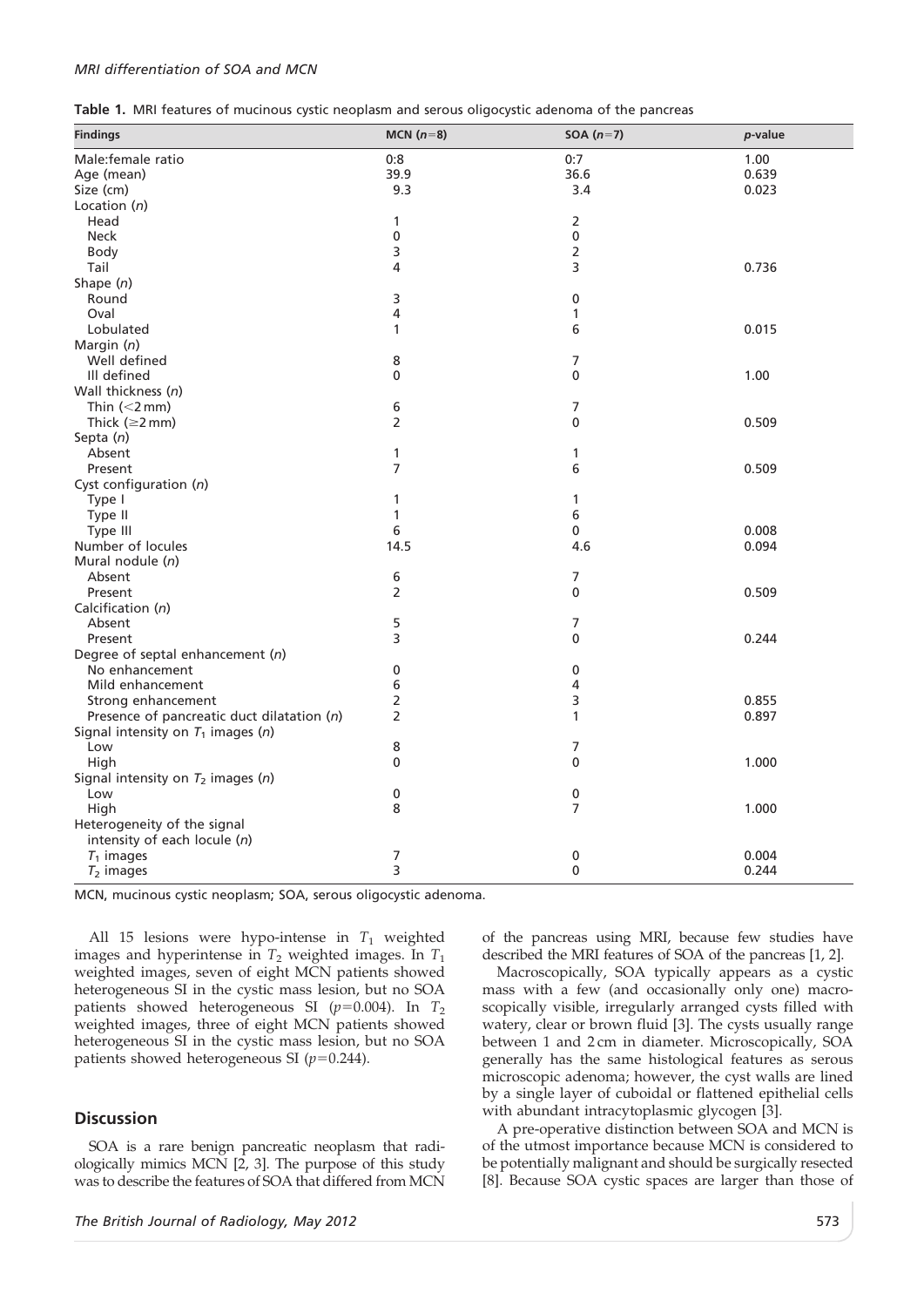

Figure 1. Mucinous cystic neoplasm of the pancreas in a 24-year-old woman. (a) Axial  $T_1$  weighted MR image (550/9.0) shows a cystic mass in the head of the pancreas with internal septations. Heterogeneous signal intensity of each locule (arrows) is also visible. (b) Axial  $T_2$  weighted MR image (10000/101.02) shows a cystic mass with internal septations and homogeneous signal intensity of each locule.

serous microcystic adenoma, they can be mistaken for MCN on imaging. Cohen-Scali et al [5] reported that CT was helpful for differentiating SOA and MCN and described specific CT imaging features indicative of SOA, namely location in the pancreatic head, a lobulated contour and the absence of wall enhancement. Goh et al [8] reported that SOA differs from MCN in its relatively higher male:female ratio, higher frequency of tumours occurring in the head of the pancreas and smaller cyst size. Kim et al [6] reported that lesion shape was the most useful feature for the differential diagnosis of SOA and MCN: multicystic and lobulated shapes were prevalent in SOA, whereas smooth shapes were prevalent in MCN.

In our study, shape and cyst configuration were also useful imaging features for the differential diagnosis of SOA and MCN. SOA shows a lobulated shape and multicystic or multiple clustered cyst configuration (Type II), whereas MCN shows an oval shape with Type III cyst configuration (cyst with internal septation). Lesion size was also a useful imaging feature in the differential diagnosis of SOA and MCN.

MRI can demonstrate septa within a lesion with greater sensitivity than CT imaging [11]. Thus, MRI should provide a better evaluation of tissue characteristics than CT imaging, including serous and mucinous fluid, solid components and other aspects [1, 11]. Seven of eight MCN patients showed heterogeneous SI of each



 $(a)$  (b)

Figure 2. Images obtained in a 19-year-old woman with serous oligocystic adenoma of the pancreas with pancreatic duct dilatation. (a) Axial  $T_1$  weighted MR image (130/4.2) shows a cystic mass lesion in the body of the pancreas with a multiple clustered cyst configuration. (b) Axial single-shot fast spin-echo  $T_2$  weighted MR image (55376/183) demonstrates a similar finding as the  $T_1$  weighted MR image. The signal intensity of each locule in the mass lesion (short arrow) is homogeneous. Pancreatic duct dilatation (long arrow) distal to the mass lesion is visible.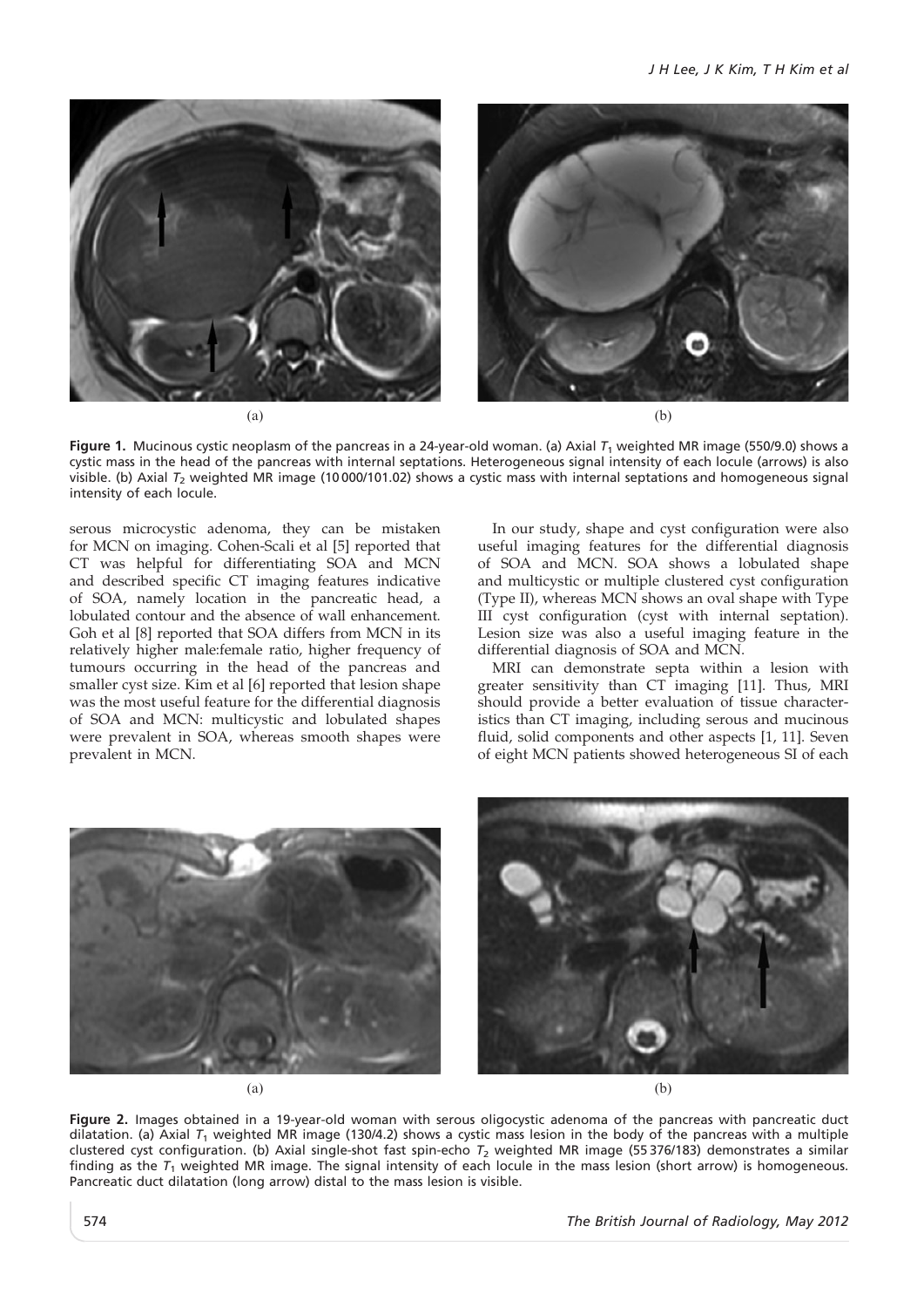#### MRI differentiation of SOA and MCN



Figure 3. Images obtained in a 47-year-old woman with serous oligocystic adenoma of the pancreas with cyst wall enhancement. (a) Axial gradient-echo  $T_1$  weighted images (190/4.2) show a low signal intensity lesion in the pancreas tail. (b) Axial gradient-echo  $T_1$  weighted images (8.1/2.9) after gadopentate dimeglumine injection shows strong enhancement of the cyst wall (arrow). (c) Coronal  $T_2$  weighted images (22 533.81/96.82) show a cystic mass in the tail of the pancreas with lobulated contour and multiple clustered cyst configuration. Homogeneous signal intensity of each locule is also visible.

locule in  $T_1$  weighted images, but all SOA patients showed homogeneous SI of each locule. This could provide another useful imaging feature for the differential diagnosis of SOA and MCN, if CT imaging features are equivocal. The cyst fluid of SOA is typically described as a clear, thin, watery fluid in contrast to that of MCN, which contains thick, viscous fluid [8]. This property might explain the observed MCN variable SI, which could depend on the fluid content of each locule [12]. Fluid-like material has low SI on  $T_1$  weighted images, whereas proteinaceous or haemorrhagic material can demonstrate high SI [12]. Kobayashi et al [1] reported a case of SOA that showed high SI on  $T_1$  weighted images and very high SI on  $T_2$  weighted images; however, in our study, all seven SOA patients who underwent MRI showed low SI on  $T_1$ weighted images and high SI on  $T_2$  weighted images.

Three of eight MCN patients showed heterogeneous SI of each locule in  $T_2$  weighted images, but all SOA patients showed homogeneous SI of each locule. The reason for the difference between  $T_1$  and  $T_2$  weighted images seems to be the influence of proteinaceous or haemorrhagic material on the SI of  $T_1$  and  $T_2$  weighted images.

Although Cohen-Scali et al [5] reported that the absence of wall enhancement was the CT imaging feature necessary to indicate SOA, in our study some SOA patients showed strong contrast enhancement on MRI (Figure 3). In one SOA patient, upstream pancreatic duct dilatation distal to the mass lesion is visible (Figure 2). However, the sample size was relatively small and additional studies with a large number of patients are needed to further evaluate these findings.

There are limitations to our study. Firstly, owing to the rare occurrence of SOA, the number of lesions is limited and there might be selection bias. However, despite the small sample size, the imaging features of cyst shape, configuration, size and heterogeneity of each locule on  $T_1$ weighted images were features that could significantly differentiate SOA from MCN. Additional studies with larger numbers of patients would be important. Secondly, because the cases were collected retrospectively, MRI protocols were not standardised across all cases. Despite this, we think that the different imaging protocols did not influence the results of our study.

In conclusion, SOA of the pancreas may be differentiated from MCN by the imaging features of tumour size, cyst shape and configuration; the heterogeneity of each locule on  $T_1$  weighted images could also be used to differentiate SOA from MCN. Using these imaging features to distinguish SOA from MCN might be helpful in determining the proper management of cystic pancreatic tumours.

## References

- 1. Kobayashi T, Kawabe A, Uenoyama S, Kazui T, Takehara Y, Kosugi I. Macrocystic serous cystadenoma of the pancreas: case report. Abdom Imaging 2001;26:69–71.
- 2. Khurana B, Mortele KJ, Glickman J, Silverman SG, Ros PR. Macrocystic serous adenoma of the pancreas: radiologicpathologic correlation. AJR Am J Roentgenol 2003;181: 119–23.
- 3. Capella C, Solcia E, Klöppel G, Hruban RH. Serous cystic neoplasms of the pancreas. In: Hamilton SR, Aaltonen LA, editors. World Health Organization classification of tumours: pathology and genetics of tumours of the digestive system. Lyon: IARC Press; 2000. pp. 231–3.
- 4. Lewandrowski K, Warshaw A, Compton C. Macrocystic serous cystadenoma of the pancreas: a morphologic variant differing from microcystic adenoma. Hum Pathol 1992;23:871–5.
- 5. Cohen-Scali F, Vilgrain V, Brancatelli G, Hammel P, Vullierme MP, Sauvanet A, et al. Discrimination of unilocular macrocystic serous cystadenoma from pancreatic pseudocyst and mucinous cystadenoma with CT: initial observations. Radiology 2003;228:727–33.
- 6. Kim SY, Lee JM, Kim SH, Shin KS, Kim YJ, An SK, et al. Macrocystic neoplasms of the pancreas: CT differentiation of serous oligocystic adenoma from mucinous cystadenoma and intraductal papillary mucinous tumor. AJR Am J Roentgenol 2006;187:1192–8.
- 7. Santos LD, Chow C, Henderson CJ, Blomberg DN, Merrett ND, Kennerson AR, et al. Serous oligocystic adenoma of the pancreas: a clinicopathological and immunohistochemical study of three cases with ultrastructural findings. Pathology 2002;34:148–56.
- 8. Goh BK, Tan YM, Yap WM, Cheow PC, Chow PK, Chung YF, et al. Pancreatic serous oligocystic adenomas: clinicopathologic features and a comparison with serous microcystic adenomas and mucinous cystic neoplasms. World J Surg 2006;30:1553–9.